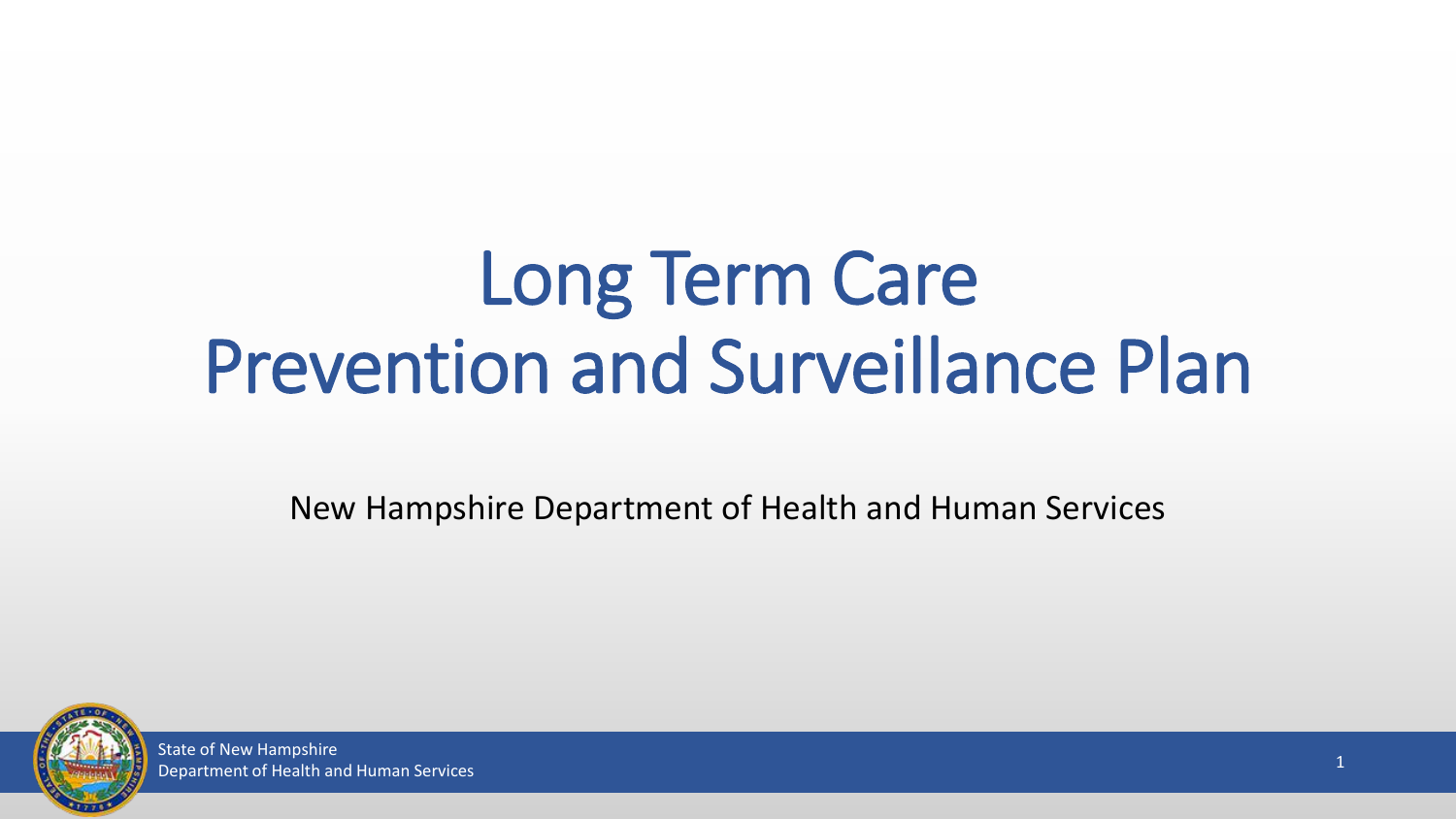#### Long Term Care Data

- Number of residents tested by DPHS to date: 917
	- 126 additional scheduled for today
- Number of employees at LTC facilities tested by DPHS to date: 757
	- 187 additional scheduled for today
- Convenient MD testing of employees of LTC facilities in Rockingham and Hillsborough Counties:
	- 4212 tested out of 5579 employees (75%)
	- 93 positives in 19 different facilities
- Convenient MD testing of LTCF employees in Merrimack and Strafford Counties begins tomorrow, 5/7

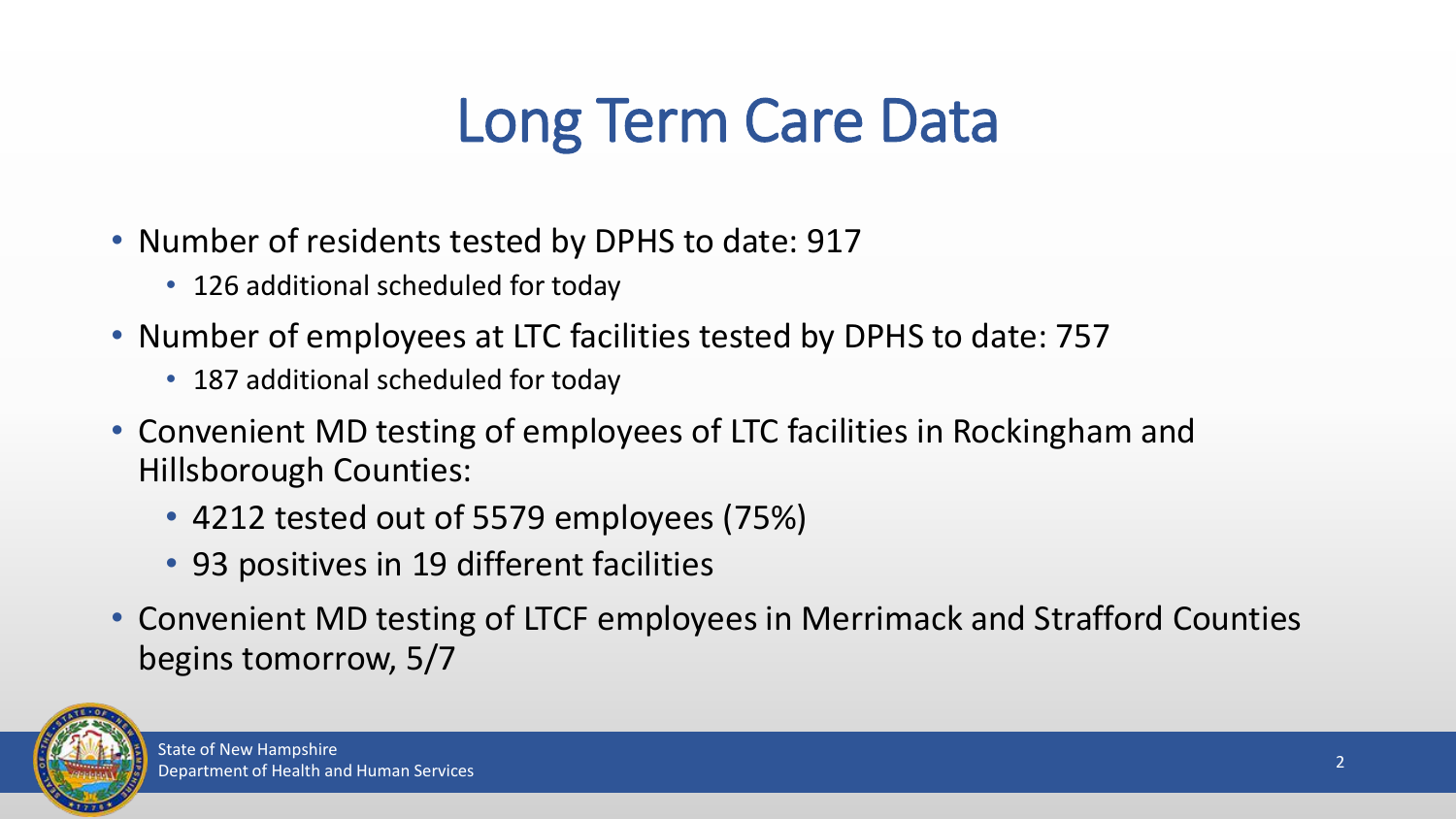*Of 111 total deaths, 24 (22%) have not been associated with LTCF outbreaks, 87 (78%) have been associated with LTCF outbreaks*



Number of COVID-19 Deaths by Date of Public Report

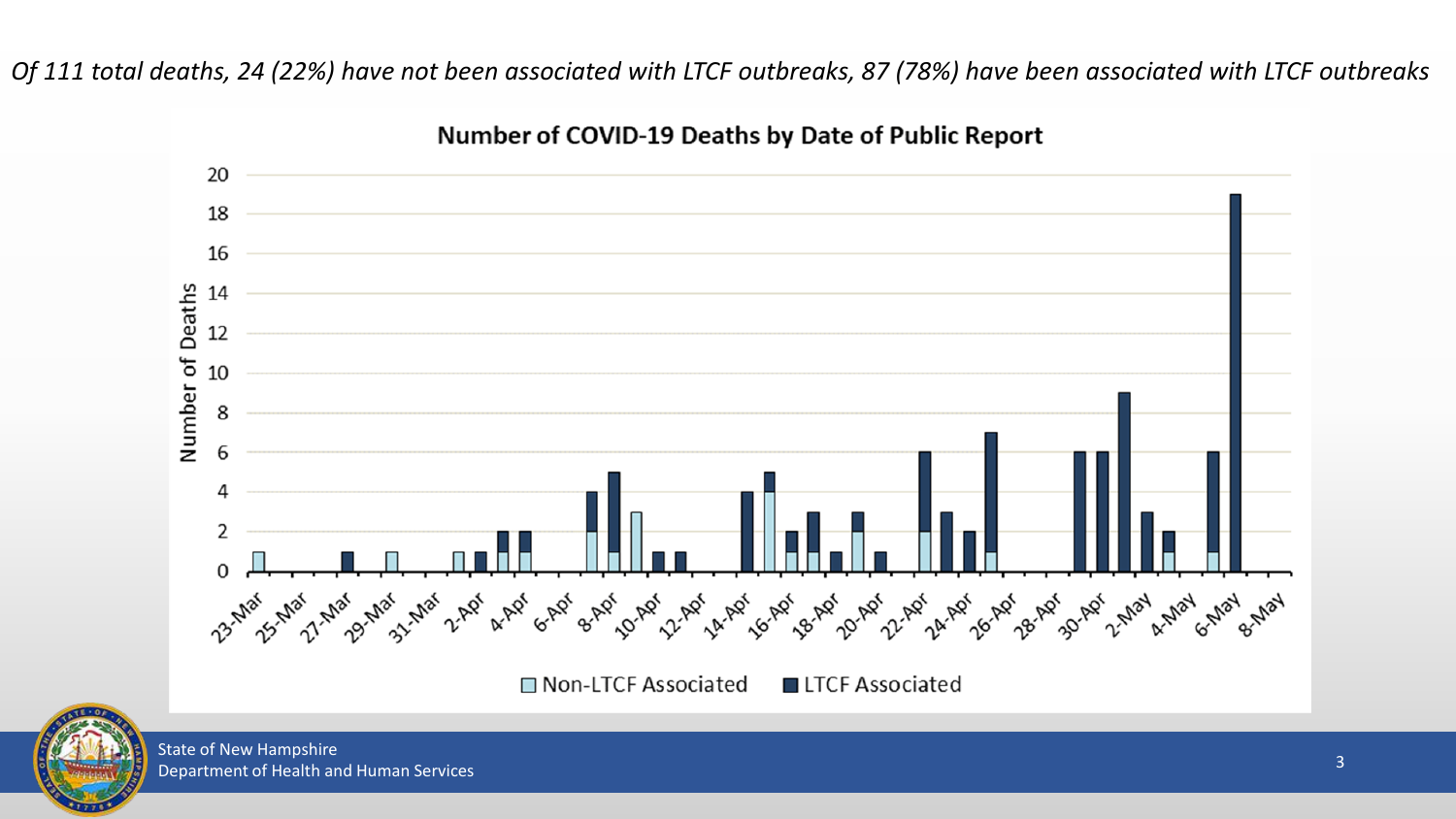# COVID-19 Impact on LTC Facilities in US

- Disproportionate impact on staff and residents of these facilities in every state in the country.
	- 1.3 million people living in nursing homes
	- 800,000 in assisted living facilities
	- 75,000 in intermediate care facilities
	- 3 million people who work in skilled nursing or residential care facilities
- Between 4/23-4/29, increasing COVID-19 activity in LTC facilities in US has been remarkable:
	- 20% increase in LTC facilities experiencing COVID-19 cases (4,069 LTCFs on 4/23 to 5,093 on 4/29)
	- 44% increase in cases in LTC facilities (50,775 cases to 91,652)
	- 37% more COVID-related deaths (10,378 deaths to 16,556)

*Source: Kaiser Family Foundation*

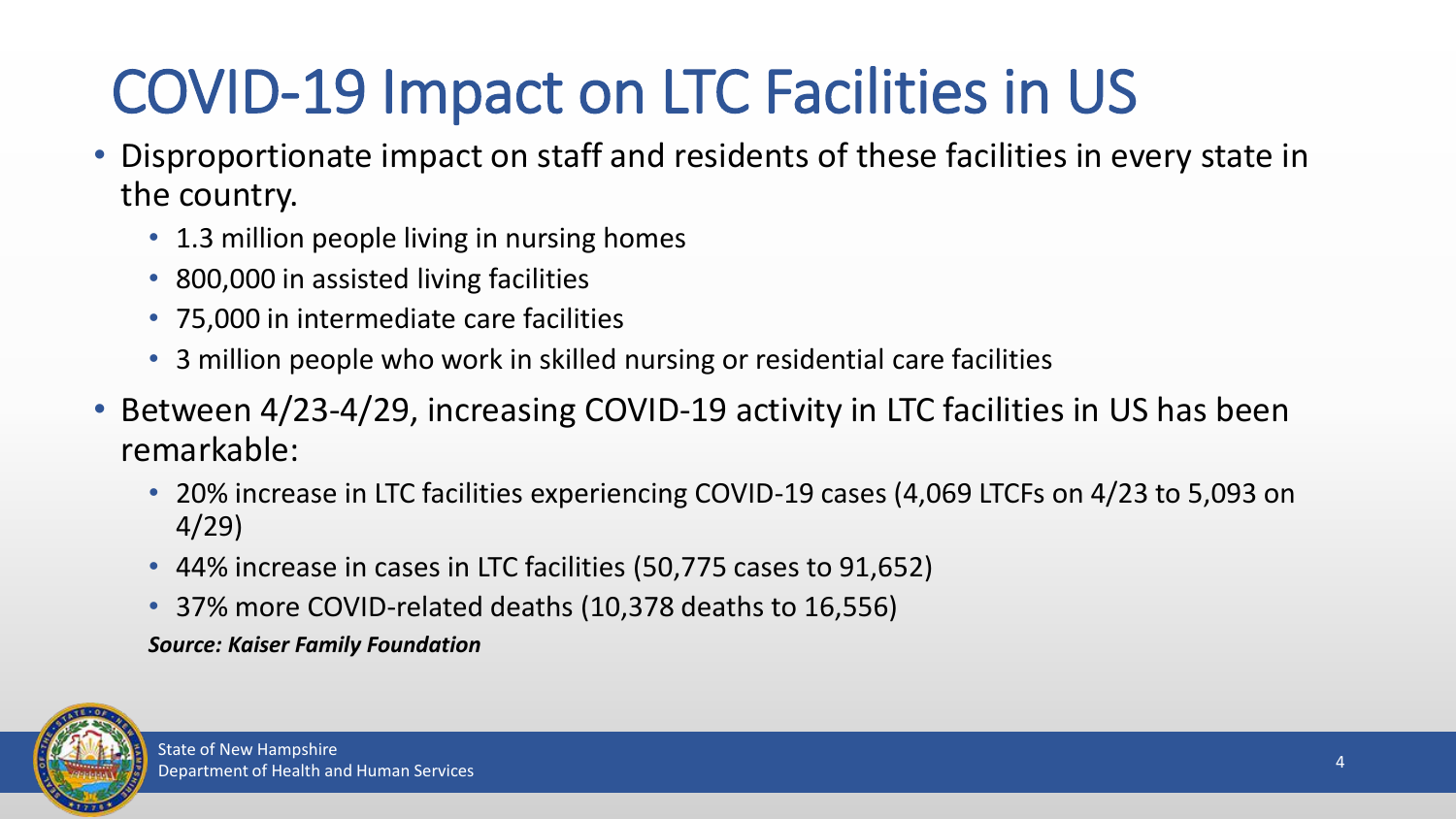#### Nursing Home Resident Testing

- The Department received our lab supplies on Monday to fully execute our full state wide plans for testing both for diagnosis and surveillance.
- Anterior Nares Swabbing now validated. Allows for facilities to do resident testing without sending testing teams into facilities.
- Each facility will be provided the supplies to do an anterior nares swab to perform a COVID-19 test on each resident.
- Once completed, the Division of Public Health will perform Sentinel Surveillance programming, requiring randomly selected facilities to perform random samples of residents each week.

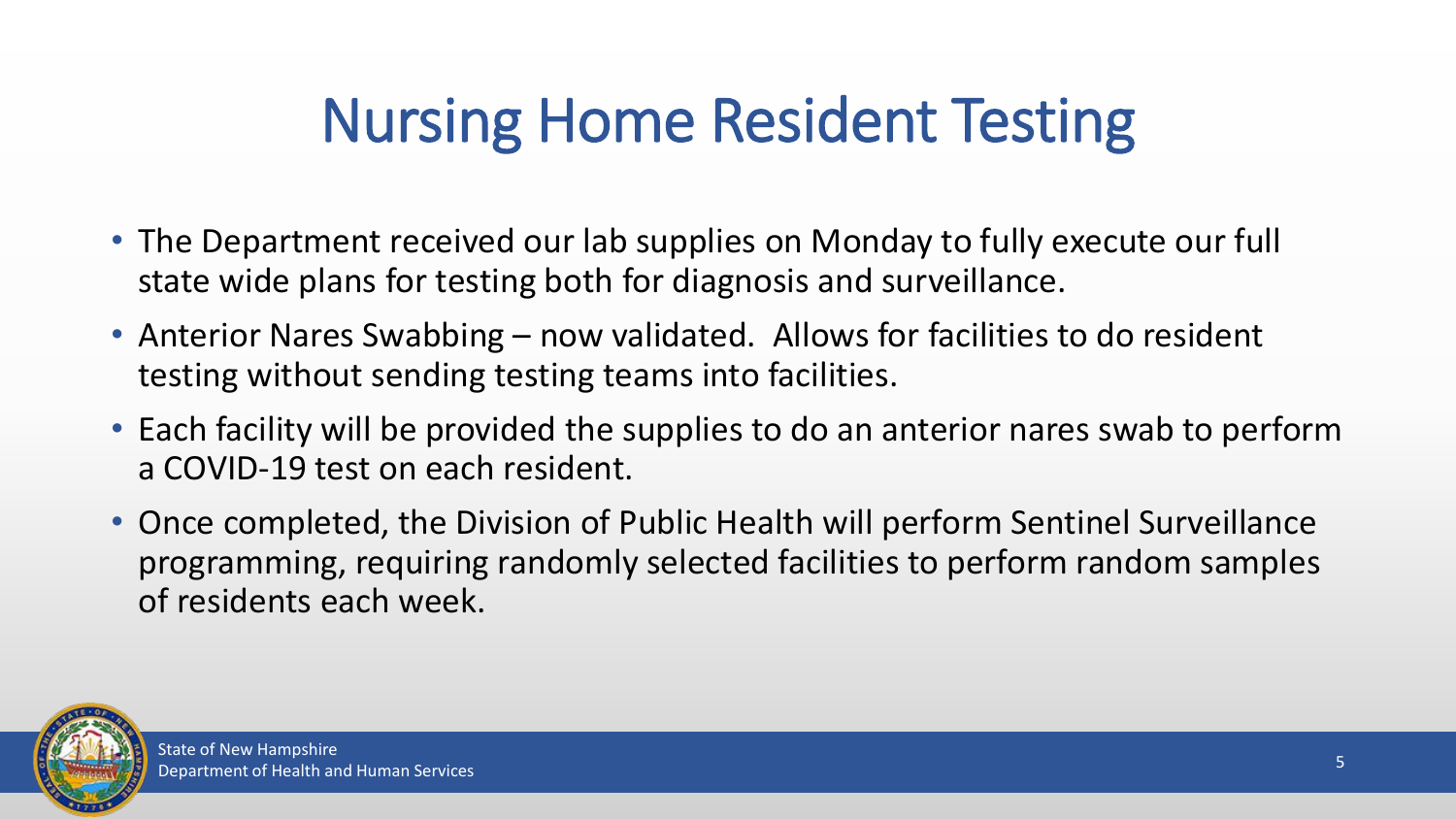# Nursing Home Staff Testing

- 7 9 mobile teams testing in partnership with National Guard, State DHHS and Private Partnerships.
- The goal is to offer serial nursing home staff testing every 7-10 days at each nursing home.
- This will be combination of Anterior Nares tests and Nasopharyngeal tests.
- Between times of serial testing, all LTC staff can sign themselves up for testing at any of our fixed sites or mobile sites.
- We will continue to go in and test full facilities on request.

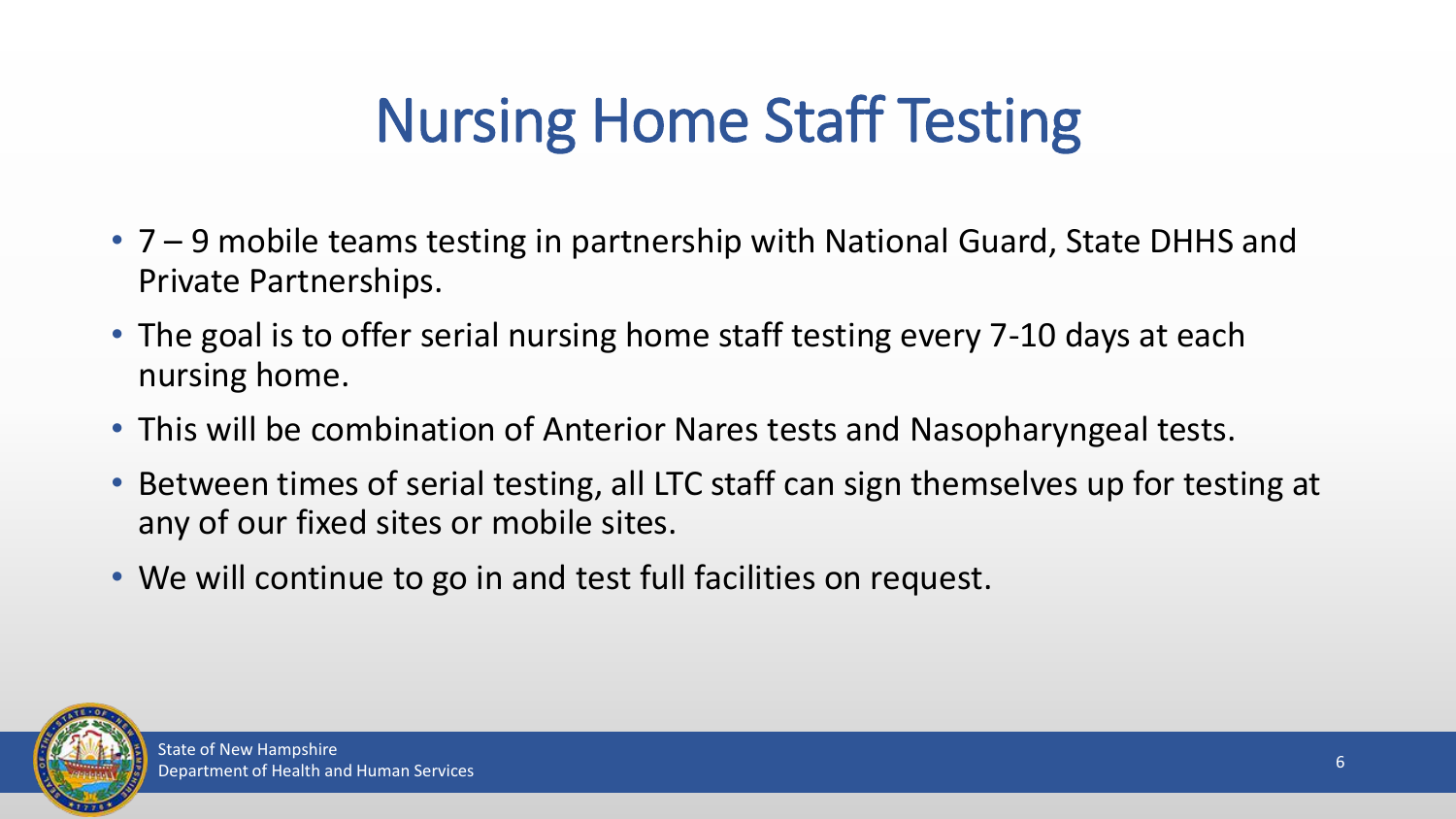# Community Testing and Surveillance

Department of Health and Human Services



State of New Hampshire Department of Health and Human Services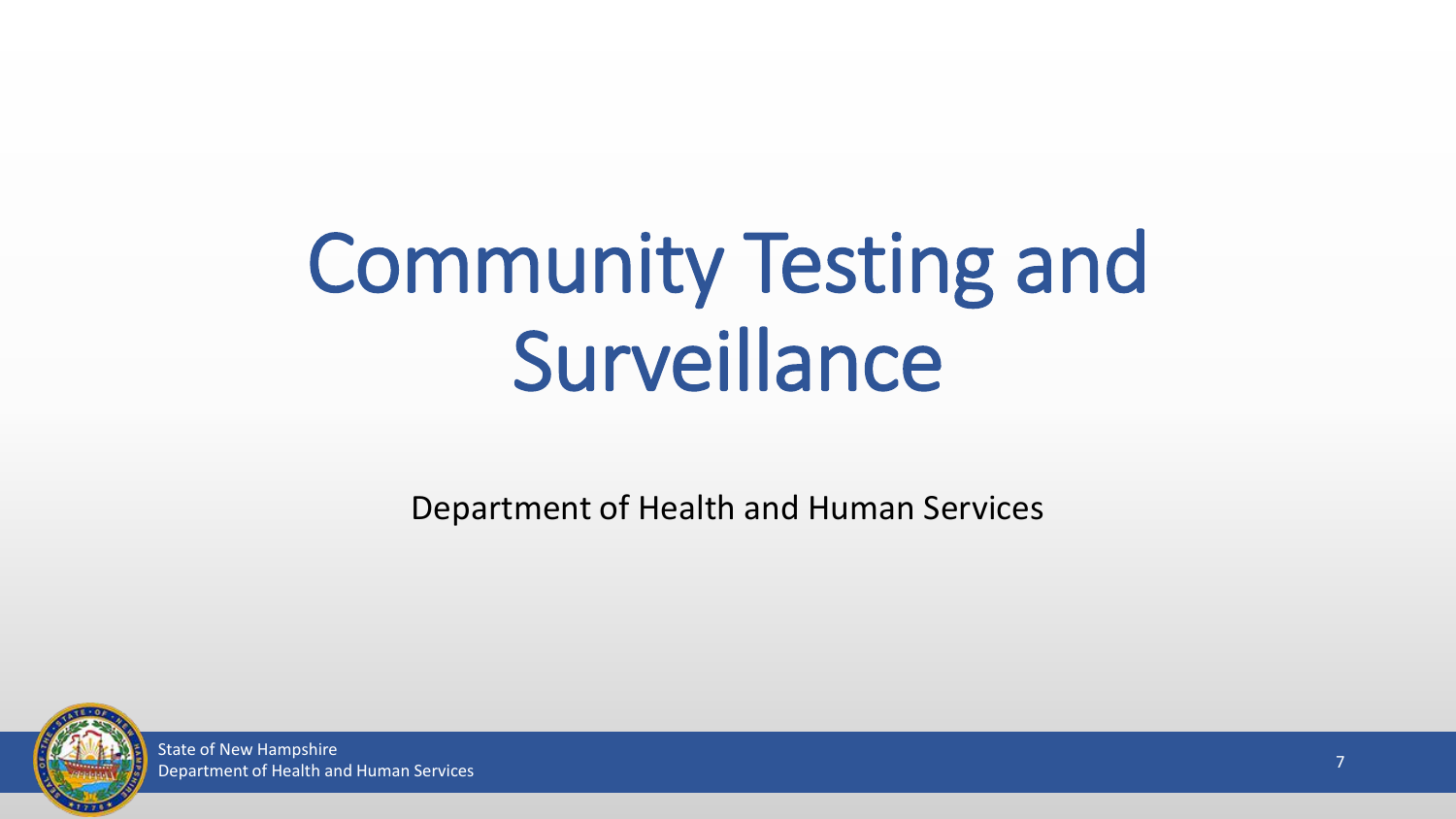# Community Testing Plan

- Five Fixed Sites Plymouth, Tamworth, Lancaster, Rochester, Claremont.
- Any critical business that would like employees tested prior to returning to full operations can call our Central Coordinating Office to schedule testing or have individual employees sign up for an appointment online.
- Anyone with any symptoms, underlying conditions, over the age of 60 or is a healthcare worker can schedule an appointment to be tested.
- Convenient MD can perform testing on any of the above population. You can call 271-5980 to schedule a test.
- You no longer need your primary care to order a test. You can schedule and appointment in three ways: